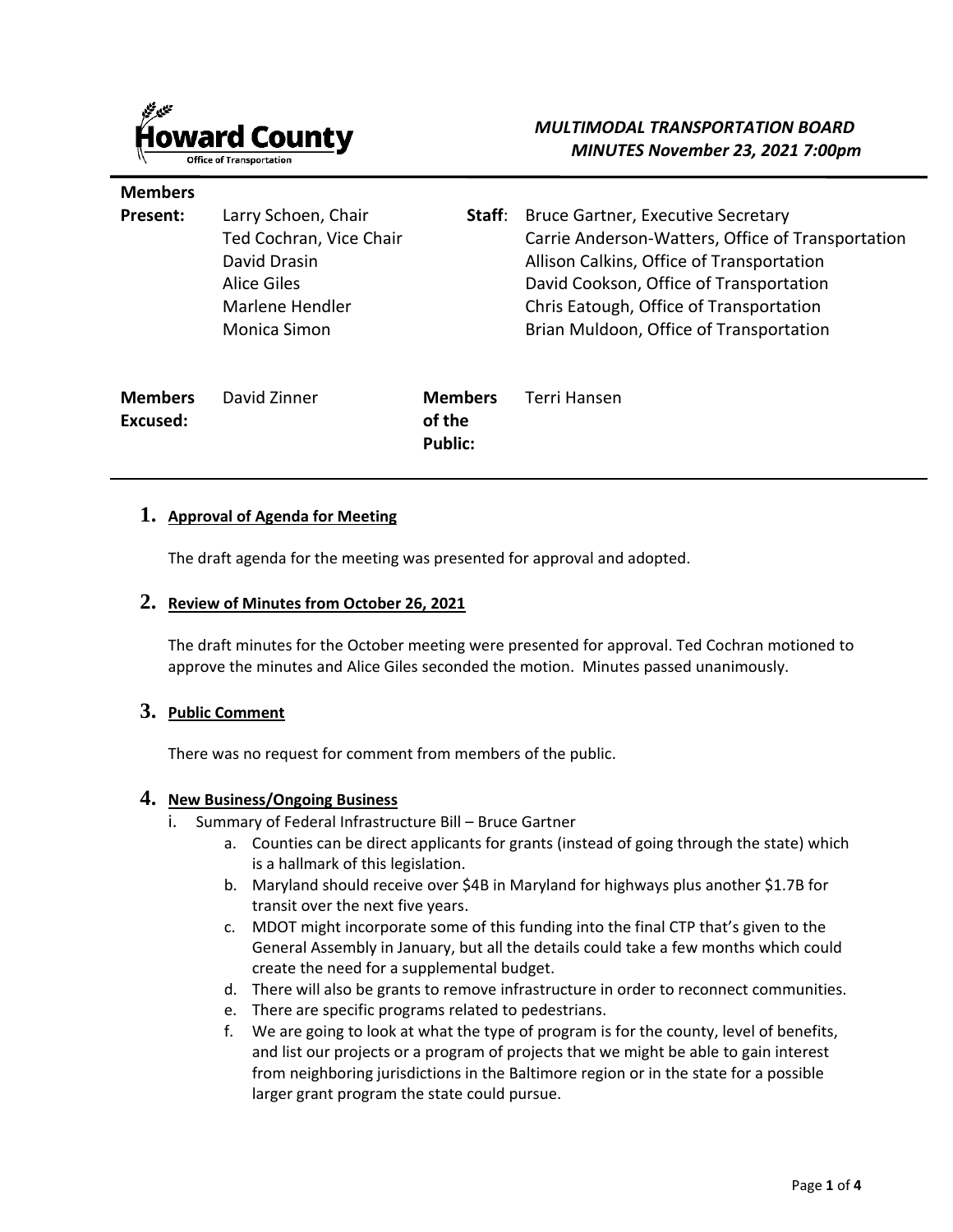- g. Many of these are competitive so we'll be more focused on grant writing and monitoring in our office, including potentially adding a position to the office or more resources.
	- i. MTB question: We support you staffing up for this. Can grants be submitted by other entities?
		- 1. OoT response: there usually needs to be a public sector sponsor.
- h. We'll be looking at what we might leverage with the state or a private developer.
- i. We joined Montgomery County on a grant application to expand the Flash service into the County.

#### **5. Development Updates- David Cookson**

- a. Erickson Senior Living Plan passed 4-1 by Zoning Board. Analysis has not yet been undertaken.
- b. One new project is coming in which is the demolition of the pedestrian bridge over Little Patuxent Parkway. Brookfield properties, the bridge's owner, did an engineering assessment and it found that major investment is necessary to keep it standing. In order to make the replacement ADA compliant, they have proposed a pathway from the mall with switchbacks along Little Patuxent to the signal at Whole Foods. It will include signal upgrades and changes to that intersection which we believe will create a better situation than we currently have. This is coming through as a red line revision.
	- i. MTB comment: concerned about at grade crossings for pedestrians because vehicles are not expecting people to cross. Program should include traffic calming or a change in signalization.
	- ii. MTB comment: the plan includes too many switchbacks and they should do better than that to accommodate the coming development, possibly another pedestrian bridge that is ADA compliant that doesn't involve so many switchbacks.
	- iii. OoT comment: the switchbacks are necessary for the pathway to be ADA compliant. Brookfield is not interested in funding a solution that leaves the non-ADA compliant bridge in place short-term and there is no obligation to provide that bridge. The crossing is a fully signalized intersection so the pedestrian signal crossing will be incorporated into the existing intersection.
	- iv. MTB question: Do we have a long-term vision of what multimodal transportation will look like in this area?
		- 1. OoT response: yes, it's built into the downtown plan and we are always trying to get the plan realized while also balancing conflicting ideas. We are looking for things that make the road more approachable and slow the traffic down from a boulevard arterial to a more commercial downtown street with retail activity along the corridor.
	- v. MTB request: Could you share the plan that shows actual crossings in certain locations?
		- 1. OoT response: The Downtown Columbia Plan is the vision and the plans come through the development process. The concept is what is engineered to in the site plans. It's also reflected in *Bike Howard*.
	- vi. MTB comment: All these projects are in the same general area, but little projects are looked at separately.
		- 1. OoT response: most of the development downtown is driven by private section development and the property owners advance their own interests within the context of the downtown plan. DPZ works with them to make sure what is proposed aligns with the plan which provides guidance on these elements.
	- vii. MTB question: What is the county's role? Can you say they can't do it?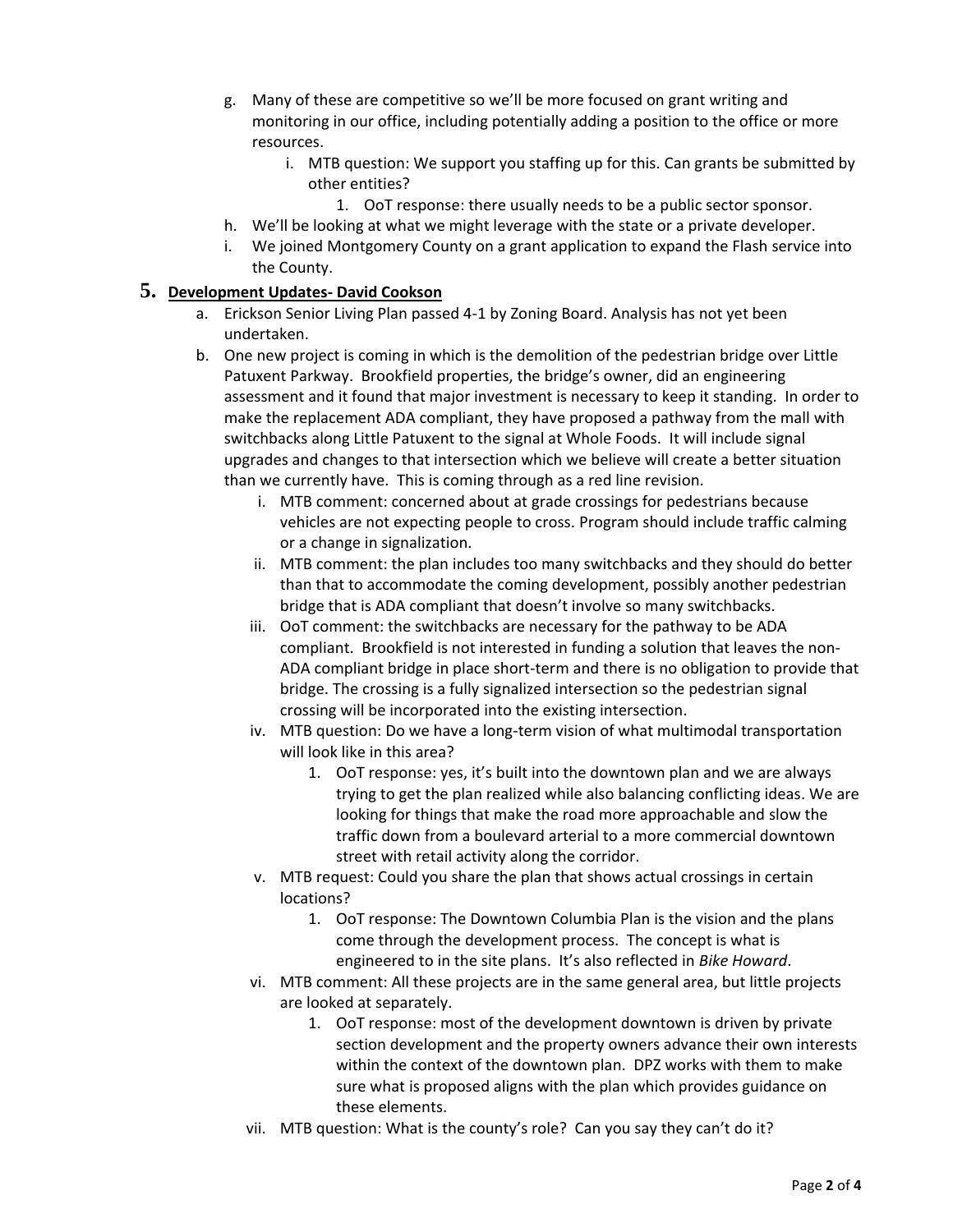- 1. OoT response: The master plan guides the development. Everything must meet the rules and regulations or must be revised to move forward.
- viii. MTB comment: Could we have a future MTB meeting focus on walkability in DTC or a walk audit? We're not in favor of a piecemeal project like this and want to address the larger issue.
	- 1. OoT response: There is an on-going traffic study related to the big picture in downtown, but we're looking at a few months before that's ready. We could bring those findings back to you. If you want to express an opinion about this project you could send something to the main developers about your position.
- ix. MTB comment: We would like the minutes to reflect that there is almost no support for this project and a lot of interest in making walkability in this area of DTC. Also, you've implied we have limited leverage over this developer.
	- 1. OoT response: We can point you to the master plan and talk to DPZ to see how they view this. We understand that walkability and integration is huge and it's an ongoing challenging with a lot of players and the pacing of development. It is the mall's property and it's somewhat up to them in terms of what they're going to do.
- x. MTB request: Can we get an update at the January meeting?
	- 1. OoT response: We'll talk to DPZ and let you know in December.
- xi. Community comment: This ties in with what we are trying to do to make this an age-friendly community and having a fair amount of walkability. There are a lot of voices other than the just the MTB board.
- c. Maple Lawn school: Daycare center off US 1. We're trying to work out a way for them to provide sidewalk from a large residential development.

### **6. Office of Transportation Updates**

- i. Complete Streets Design Manual Schedule Chris Eatough
	- a. CSIT met 36 times since December 2019
	- b. Summary of Volume III Updates
		- i. Chapter 1: New Street Types
		- ii. Chapter 2: New tools for pedestrian, bicycle, and transit design; speed management tools. Focus on safety for all users.
		- iii. Chapter 3: New shared use pathway bridges and underpasses; revisions to retrofit standards
		- iv. Chapter 4: Revisions referred to coordination with subdivision regulations; updated growth rate
		- v. Chapter 5: Added bicycle studies and updated pedestrian studies
	- c. Discussing interim versus experimental approval topic.
	- d. Schedule:
		- i. December 14 Public Works Board
		- ii. December 22 pre-file with County Council
		- iii. January 2022 County Council consideration
		- iv. Early 2022 Design Manual training
		- v. 2022 Subdivision and Land Development Regulations and related Design Manual changes (must be done within nine months after adoption by County Council)
	- e. Final draft will be posted to website next week.
	- f. Will be looking for motion of support from MTB at next month's meeting.
- ii. RTA Driver Shortage Bruce Gartner